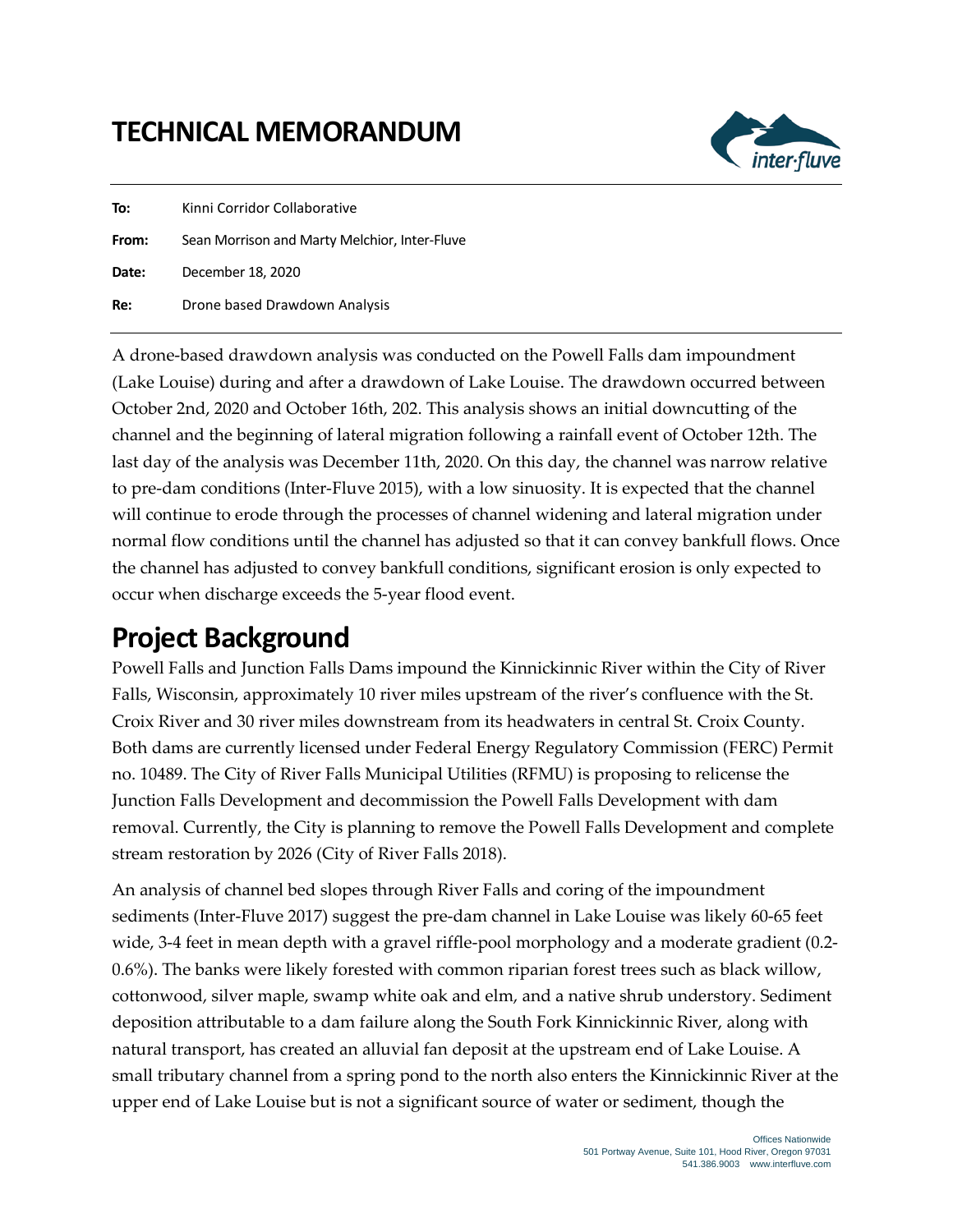tributary may have historically served as a spawning and rearing area for native trout populations.

# **Typical Channel Evolution in Impounded Sediment**

Passive sediment management of impounded sediments often occurs in two phases: a 'processdriven' and 'event-driven' phase ([Figure 1](#page-1-0)). In the 'process-driven' phase, dam removal results in base level lowering, an increase in the energy gradient and incision through the former impoundment (Doyle et al. 2002, Pearson et al. 2011). Following this phase, during the 'eventdriven' phase "larger flood events are necessary to erode impounded sediments more distant from the new channel" (Collins et al. 2017). Typically, 'event-driven' sediment movement requires floods at or larger than the 5-year event. The change from 'process- driven' to 'eventdriven' occurs when a stable channel slope is generally reached and the channel is large enough to convey bankfull flows (Collins et al. 2017). In dam removals where downstream sedimentation is a concern, excavation of a pilot channel often sufficiently replicates the 'process-driven' erosion allowing the majority post-construction erosion follow an 'eventdriven' trajectory.



<span id="page-1-0"></span>*Figure 1: Impoundment sediment erosion and deposition rates for two dam removals (from Collins et al. 2017)*

#### **Drawdown events**

On June 28-29, 2020, a large rain event (6.75 inches in River Falls) caused flooding within the Kinnickinnic River Watershed and the surrounding areas. At USGS gage 05342000, located at the County Road F crossing in Pierce County, discharge peaked at 6,450 cfs at 2:45 pm. For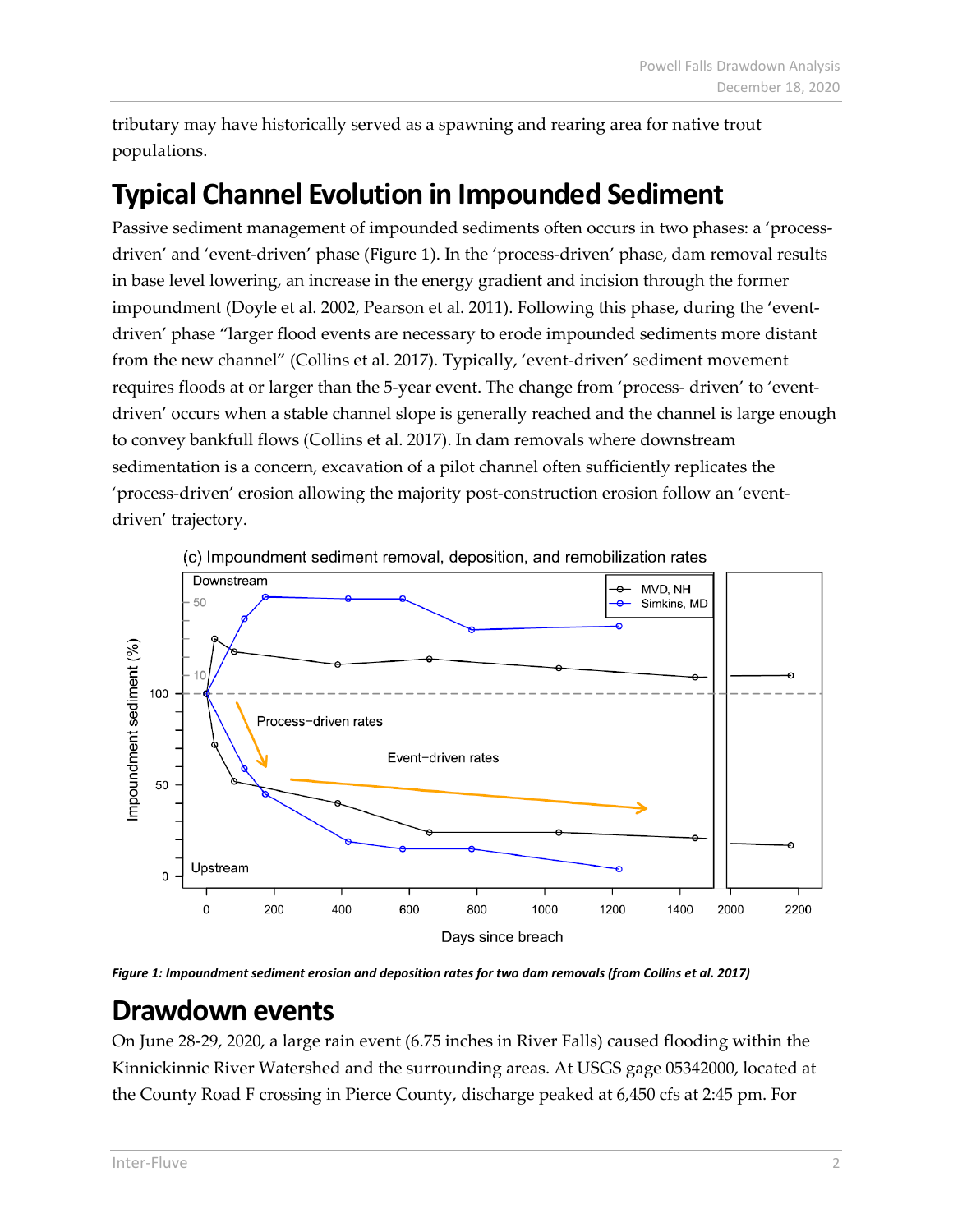comparison, the 10-year recurrence interval flood at the Powell Falls Dam is 6,800 cfs (FEMA 2011). The June 28-29<sup>th</sup> flood event damaged the Powell Falls Dam and prompted the River Falls Municipal Utilities (RFMU) to lower the Powell Falls Dam impoundment (Lake Louise) to inspect the dam structure (Ayres 2020). The drawdown of the impoundment began October 2nd by opening the dam sluice gate. The drawdown was completed on October 15<sup>th</sup>, 2020



*Figure 2: USGS gage data from the flood occurring on June 28-29, 2020.*

## **Methods**

The Kinnickinnic Corridor Collaborative and River Sky Drones have flown repeat drone surveys over the newly exposed lakebed before, during and after the drawdown (publicly available at https://kinnicc.org/lake-monitoring). Drone imagery was processed with Pix4D and Adobe Photoshop to create a single-image orthomosaic for each set of drone photographs. Orthomosaics were georeferenced by Inter-Fluve. Banklines were digitized in GIS software between an abandoned sewer crossing near the waste water treatment plant and the Powell Falls dam. Banklines were digitized along the wetted perimeter, which represents the incised low-flow channel which developed during and after the drawdown occurred. The incised lowflow channel was sampled since it was an easily discerned in the photos and due to the incised nature of the channel, and relatively constant discharge over the time period sampled, provided a consistent metric for sampling. Cross-section width was determined at three locations spaced along the reach and located where minimum lateral channel movement was observed. In addition to drone imagery data, rainfall measurement, total suspended solids (TSS) (collected by the City of River Falls), and discharge (at USGS gage 05342000 located at County Road F) were also used in this analysis.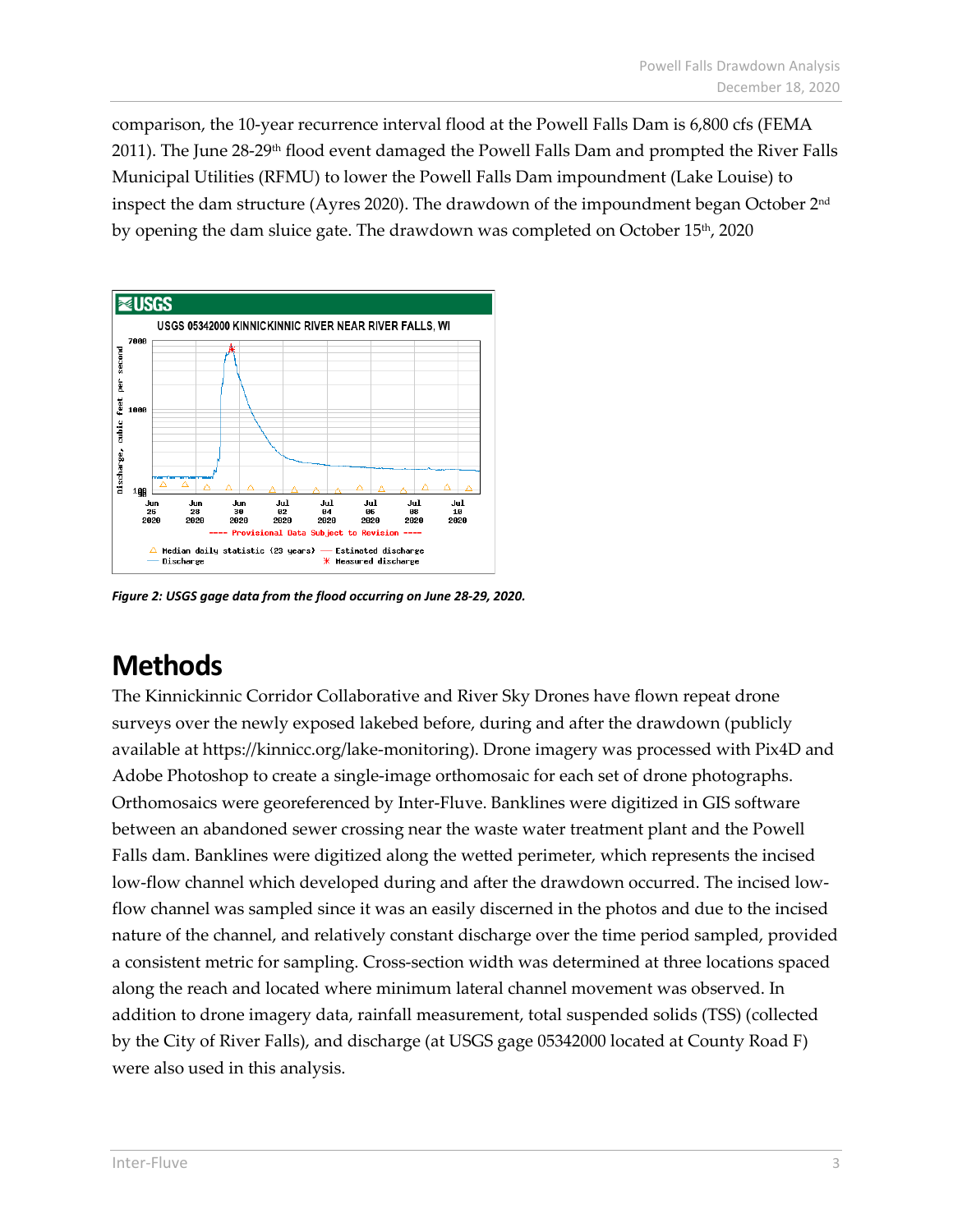# **Results**

Results are provided in Appendix A of this memo. The drawdown of the Lake Louise impoundment began on October  $2^{nd}$ . Imagery collected on October  $4^{th}$  shows the initiation of channel formation with a riffle forming between cross-sections 1 and 2. TSS measurements downstream of the dam show and increase from  $4 \text{ mg/L}$  on October  $2^{\text{nd}}$  to  $104 \text{ mg/L}$  on October 4th. Measured channel width was between 75 and 128 ft [\(Table 1\)](#page-3-0).

By October  $10<sup>th</sup>$ , continuing incision of the channel caused TSS to increase downstream of the dam peaking at 1370 mg/L on October 7<sup>th</sup> before falling 283 mg/L on October 10<sup>th</sup>. On October 10<sup>th</sup>, the channel was relatively straight, though possible indications of the beginning of meander development were present downstream of cross-section 2. Measured channel width had narrowed to between 36 and 48 ft [\(Table 1\)](#page-3-0). The abandoned sewer pipe at the upstream end of the study was also clearly exposed.

A 1.83-inch rainfall event occurred on October 12th which temporarily refilled the impoundment. Mean daily discharge rose from 134 cfs on October 11<sup>th</sup>, to 192 cfs on October  $12<sup>th</sup>$ . TSS spiked on October  $13<sup>th</sup>$  to 3081 mg/L in response to this event. Drone imagery collected on October 15th showed channel change in response to this event. Most apparent was the development of two meanders between cross-sections 2 and 3, the realignment of the channel to the right at cross-section 2, and the development of a riffle at cross-section 3. On October 15<sup>th</sup>, TSS was 768 mg/L and measured channel width varied between 33 and 37 ft [\(Table 1\)](#page-3-0).

Imagery collected on 10/18, 10/24, 11/02, 11/16, and 12/11 showed the continuation of channel development. TSS continued to fall and was at 49 mg/L on 11/4. Channel width remained between 30 and 50 feet at the sampled cross-sections [\(Table 1\)](#page-3-0). A scallop bank downstream of cross-section 3 on 10/24 developed into a meander by 11/16. Together the imagery collected between 10/18 and 12/11 showed the continued development of the two meanders between cross-sections 1 and 2 (though the inside bank remained relatively stationary), the continued widening of the channel, and the development of the meander near cross-section 1.

|       | Cross-Section 1      | Cross-Section 2      | Cross-Section 3      |
|-------|----------------------|----------------------|----------------------|
| Date  | <b>Channel Width</b> | <b>Channel Width</b> | <b>Channel Width</b> |
| 10/04 | 99                   | 75                   | 128                  |
| 10/10 | 48                   | 38                   | 36                   |
| 10/15 | 33                   | 33                   | 37                   |
| 10/18 | 45                   | 33                   | 30                   |
| 10/24 | 40                   | 41                   | 34                   |
| 11/02 | 40                   | 31                   | 30                   |
| 11/16 | 40                   | 35                   | 35                   |
| 12/11 | 46                   | 36                   | 36                   |
|       |                      |                      |                      |

<span id="page-3-0"></span>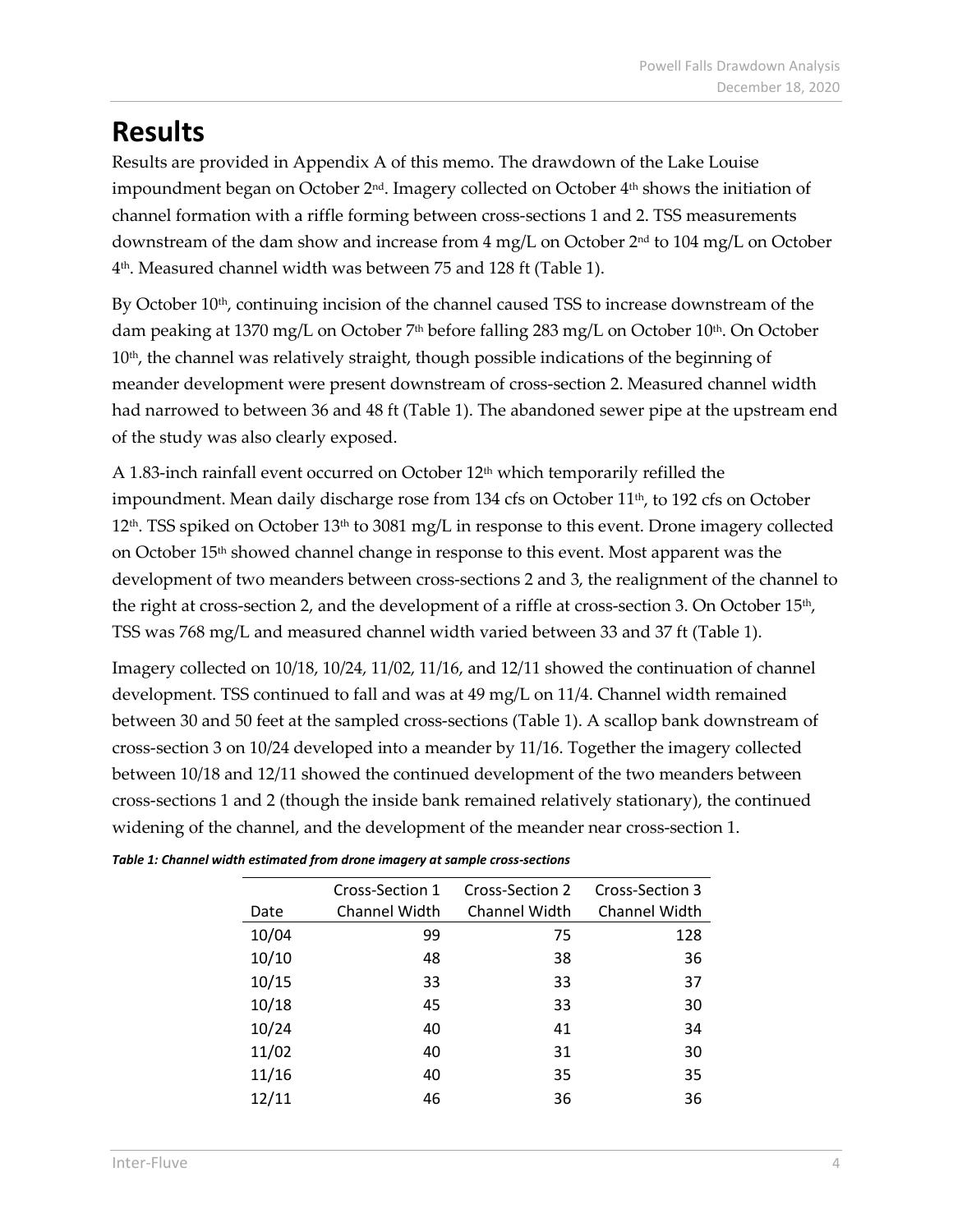## **Discussion**

On the ground photos collected on 11/25 showed near vertical banks which were approximately 15 ft high near the dam and gravels on the channel bottom [\(Figure 3\)](#page-4-0). Gravels on the channel bottom may indicate that the channel has reached its pre-dam elevation and initial incision of the channel is nearing completion. However, the gravels may also be unassociated with the predam channel and represent a coarse layer deposited in the impoundment or a coarsening layer caused by the winnowing (removal) of fine-grained sediment. The near vertical banks are unstable and will continue to erode and calve into the channel even under relatively low flow conditions. Immediately downstream of the Powell Falls Dam, several mid-channel bars have developed following the drawdown [\(Figure 4\)](#page-5-0). These bars are likely composed primarily of the fine-sand sized sediment eroded during the drawdown as the new channel was excavated. Finer grained sediment was transported further downstream as suggested by the increased turbidity during the drawdown. The deposition immediately downstream of the dam is temporary and larger floods are expected to transport the sediment further downstream and may lead to the burial of gravel riffle substrates, which are the most abundant and beneficial habitats located downstream of the Powell Falls dam (Inter-Fluve 2020a).

<span id="page-4-0"></span>

*Figure 3: Photo of the channel collected on 11/25.*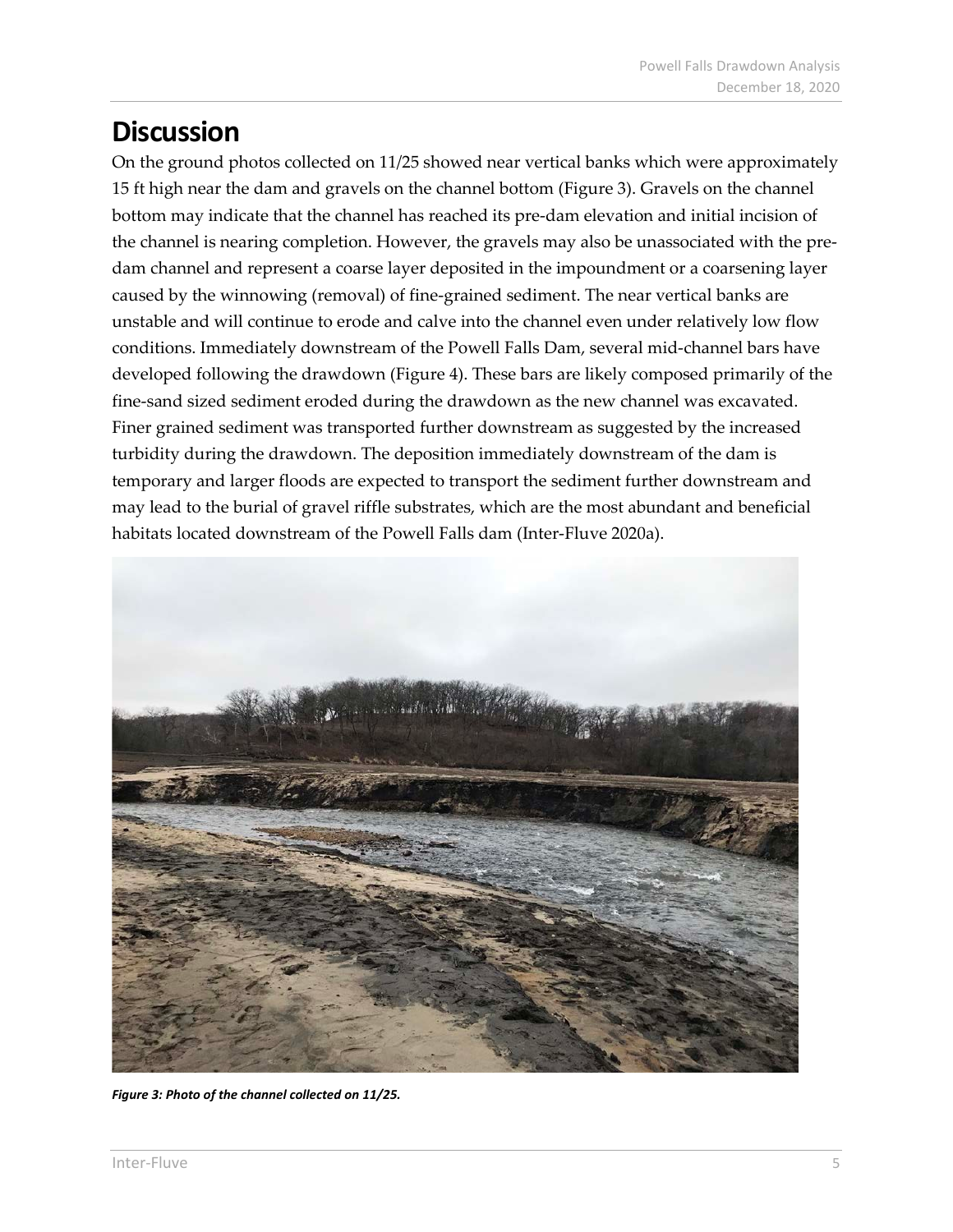

*Figure 4: Drone image collected on 12/11 above the Powell Falls dam showing bar development immediately downstream.*

<span id="page-5-0"></span>Unstable banks and a narrow channel compared to reference and pre-dam conditions indicate that the channel is still undergoing 'process-driven' sediment removal. The 'process-driven' sediment removal is expected to continue until the channel has widened to the point where it can convey bankfull flows (60-65 ft bottom width, 3-4 ft mean depth, and 3:1 side slopes; Inter-Fluve 2017). Once the channel has achieved these dimensions, sediment removal will likely follow an 'event-driven' trajectory with major sediment removal typically occurring only following flood events.

While the dam remains in-place, outflow is limited by the dimensions of the sluice gate and the impoundment is expected to temporarily refill during large rain events (Ayres 2020). The refilling of the impoundment will help minimize the erosion of impounded sediment during flood events by decreasing shear stress along the channel banks. However, since erosion is minimized during large flood events, the amount of time it will take to transition fully to an 'event-driven' phase is expected to be longer compared to similar size dams. Excavation of a pilot channel would limit the amount of sediment eroded from the impoundment during